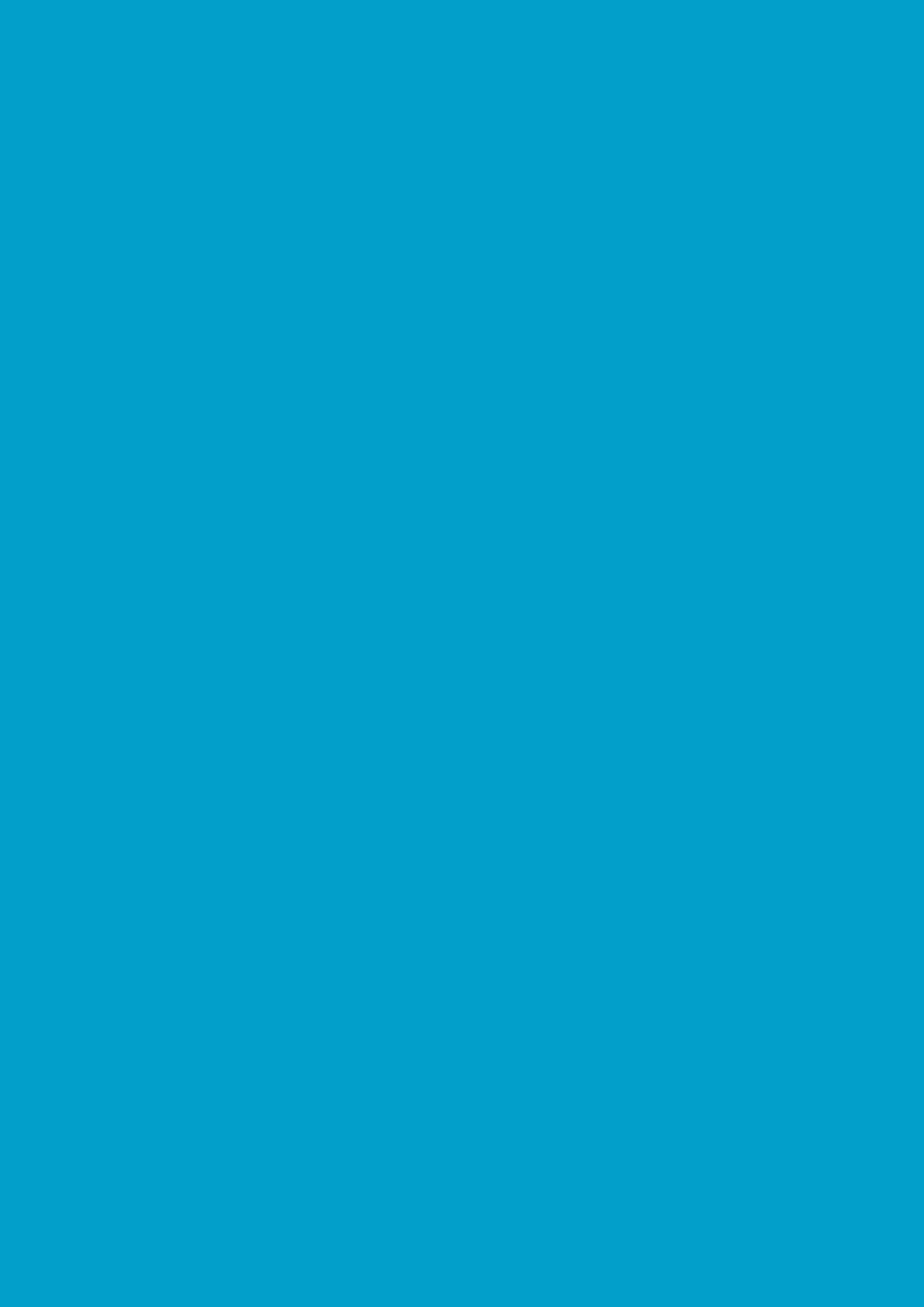Ireland - Messages from Research

# **Contents**

| Foreword                                   | 5  |
|--------------------------------------------|----|
| <b>Executive Summary</b>                   | 6  |
| Introduction – Policy and Research Context | 6  |
| Review of the International Literature     | 8  |
| Physical Discipline in Northern Ireland    | 11 |
| Key Survey Findings                        | 13 |
| Recomendations - Universal Provision       | 13 |
| <b>Targeted Provision</b>                  | 16 |
| Future Research and Information Needs      | 18 |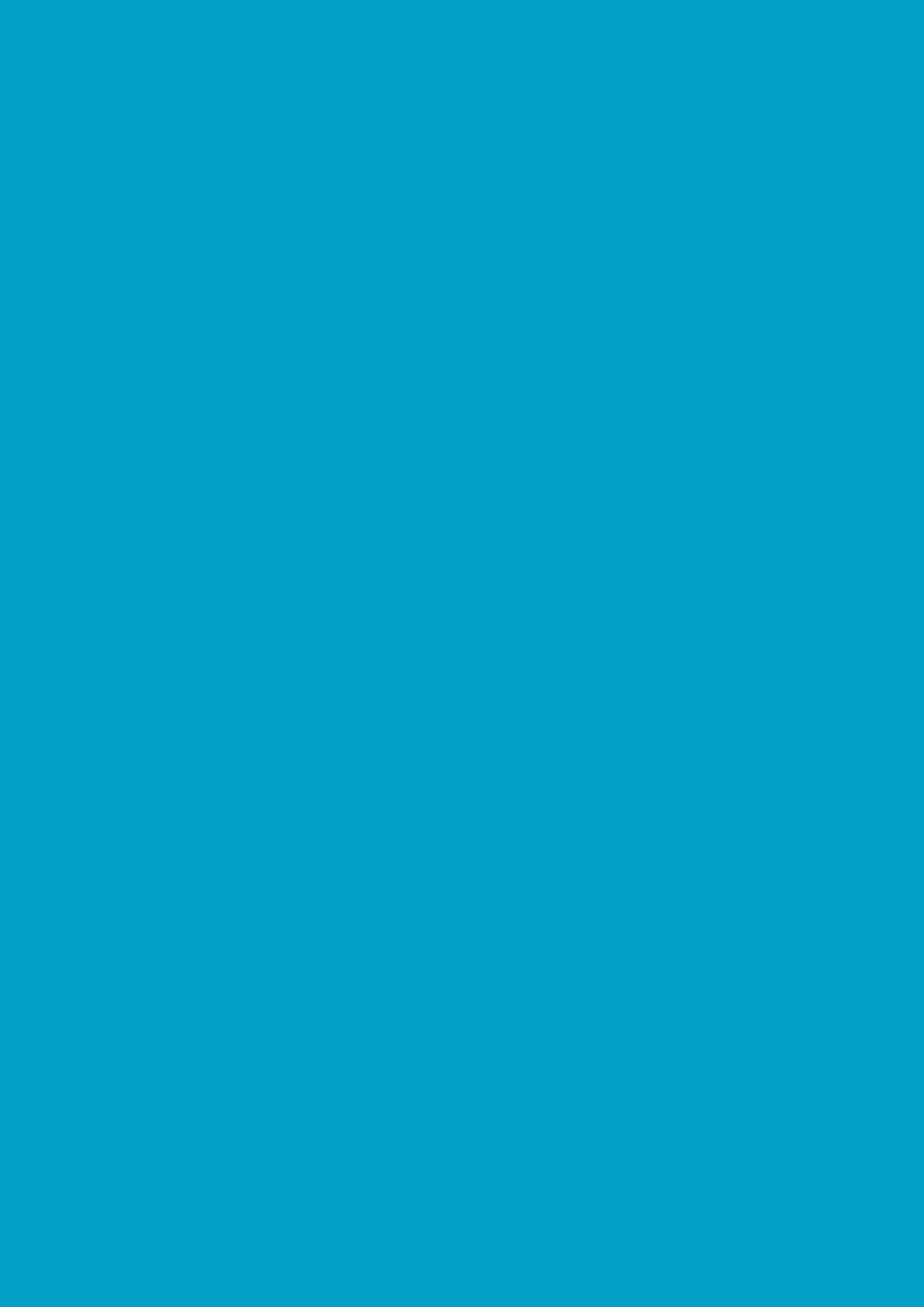## Foreword

The smacking debate in Northern Ireland has been, and continues to be, a matter of great public interest. It is, understandably, a topic that engenders a frequently emotive response given the inter-personal nature of the act and the traditionally private familial context in which it occurs. People hold differing views on the subject; some support an outright ban on smacking, others do not.

To help inform this debate, NICCY (Northern Ireland Commissioner for Children and Young People), NSPCC (National Society for the Prevention of Cruelty to Children) (NI) and Barnardo's (NI) undertook an evidence based review of the subject area, the findings of which are presented within this report. We wish to extend our sincere thanks to the authors of this report, for the valid and insightful contributions they offer to our understanding of the debate. Our thanks are also due to all those involved in contributing to, or overseeing, the work.

Whilst NICCY, NSPCC (NI) and Barnardo's (NI) are all acutely aware of, and sensitive to, the complexities of this issue, all are concerned to ensure that children are afforded adequate protection with regard to their physical integrity, as is their clear right under the United Nations Convention of the Rights of the Child (UNCRC). We therefore corporately endorse the recommendations contained within this report that set out a framework by which to progress policy, legislation and service development and urge all those in a position of influence to actively work towards ensuring children in Northern Ireland have equal protection from violence under the law as their adult counterparts.

Patricia Lewsley

**Patricia Lewsley NICCY - Commissioner**

<u>inuuunel</u>

**Martin Crummey NSPCC (NI) - Divisional Director** 

tywole listson.

**Lynda Wilson Barnardo's (NI) - Director**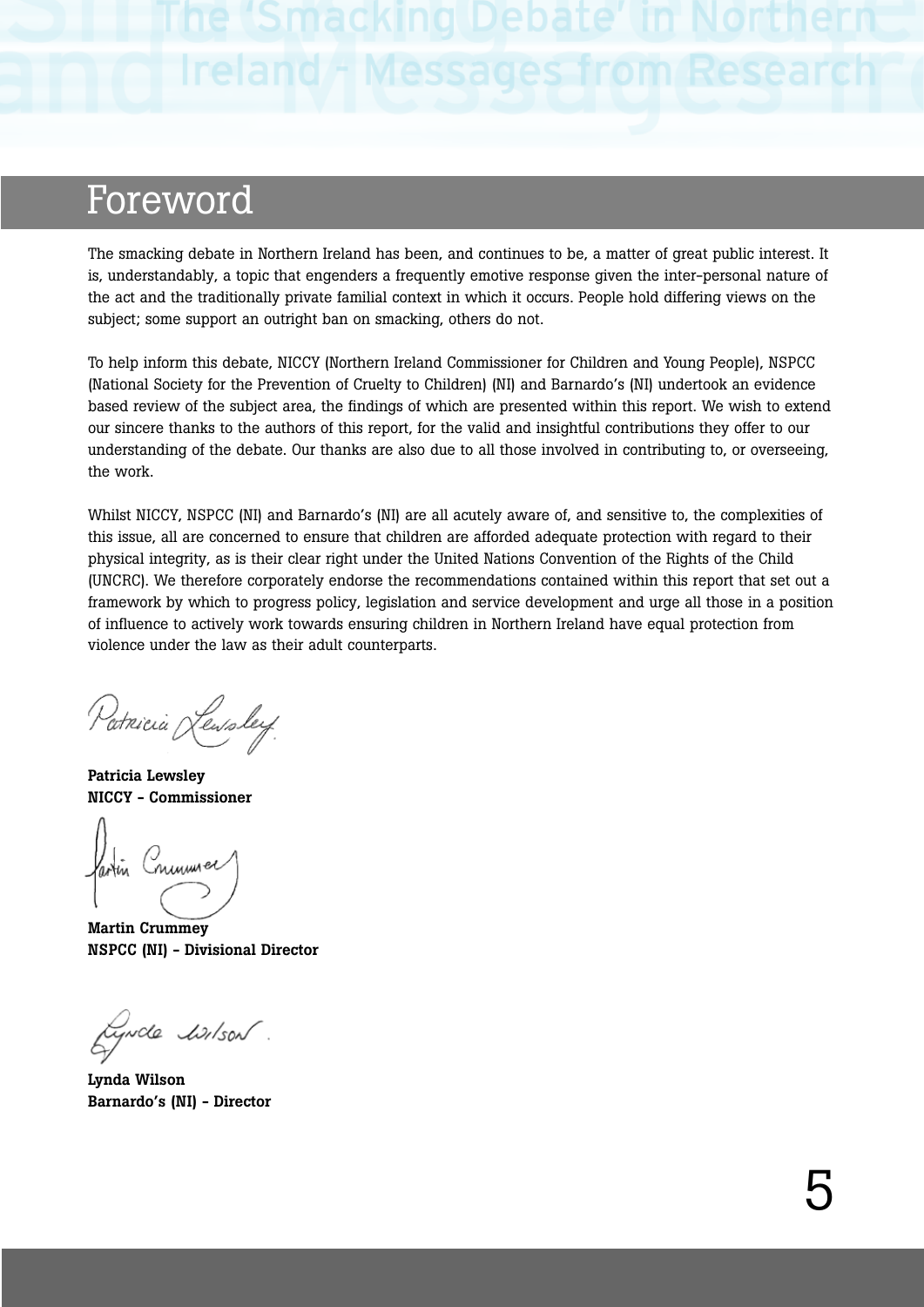# Executive Summary

### **INTRODUCTION - POLICY AND RESEARCH CONTEXT**

The 'smacking debate', as it has been popularly conceptualised, can be a highly polarised and contentious one with the term itself often meaning different things to different people. A variety of perspectives are evident in this debate with the children's rights perspective and a number of research perspectives encompassing the key arguments:

- The children's rights perspective, based on the United Nations Convention on the Rights of the Child (UNCRC) and the UN Committee on the Rights of the Child, seeks to protect children and young people from all forms of physical force or violence including, but not limited to, smacking. The UN Committee on the Rights of the Child has been very clear that this includes all forms of corporal punishment and that States which permit the continued existence of legal provisions that allow some degree of violence against children are in clear violation of their obligations under the UNCRC - "children's rights to life, survival, development, dignity and physical integrity do not stop at the door of the family home, nor do States' obligations to ensure these rights for children" (Pinheiro, 2006:12). This position is informed by, rather than directly reliant on, research evidence, with its primary consideration being that of ensuring an end to human rights violations.
- The research perspectives encompass the anti, conditional and pro-corporal punishment positions. These positions tend to be based on the weight of research evidence, in particular the anti and conditional stances, as the pro-corporal punishment perspective [the belief that it is beneficial to spank and not to do so is detrimental to child outcomes] has little in the way of evidence to support it and is rarely found in academic journals. Whilst involving a strong moral position, the anticorporal punishment perspective is based on the belief that any form of violence towards a child, including spanking, is harmful for short and long-term development. By contrast, the conditional corporal punishment position argues that the evidence does not support a wholesale ban on all types of physical discipline and that spanking, for certain age groups, does not contribute to negative outcomes.<sup>1</sup>

Over the past three decades there has been an increasing international recognition of children's rights with a total of twenty three countries having outlawed physical discipline in order to comply with the UNCRC. Although all UK jurisdictions have been involved in public consultation on this issue, none has yet implemented a full ban, despite heavy and repeated criticism from the United Nations Committee on the Rights of the Child.

Legislative reform has gone down different routes in different jurisdictions. Currently in Scotland it is illegal to hit children with implements, shake them or hit them on the head. In England, Wales and, more recently, Northern Ireland, the defence of reasonable chastisement has been removed for more serious assaults on children but is retained for the offence of common assault (known as Section 58).

1 References for the research cited within this Executive Summary are located in the relevant sections of the main body of the report.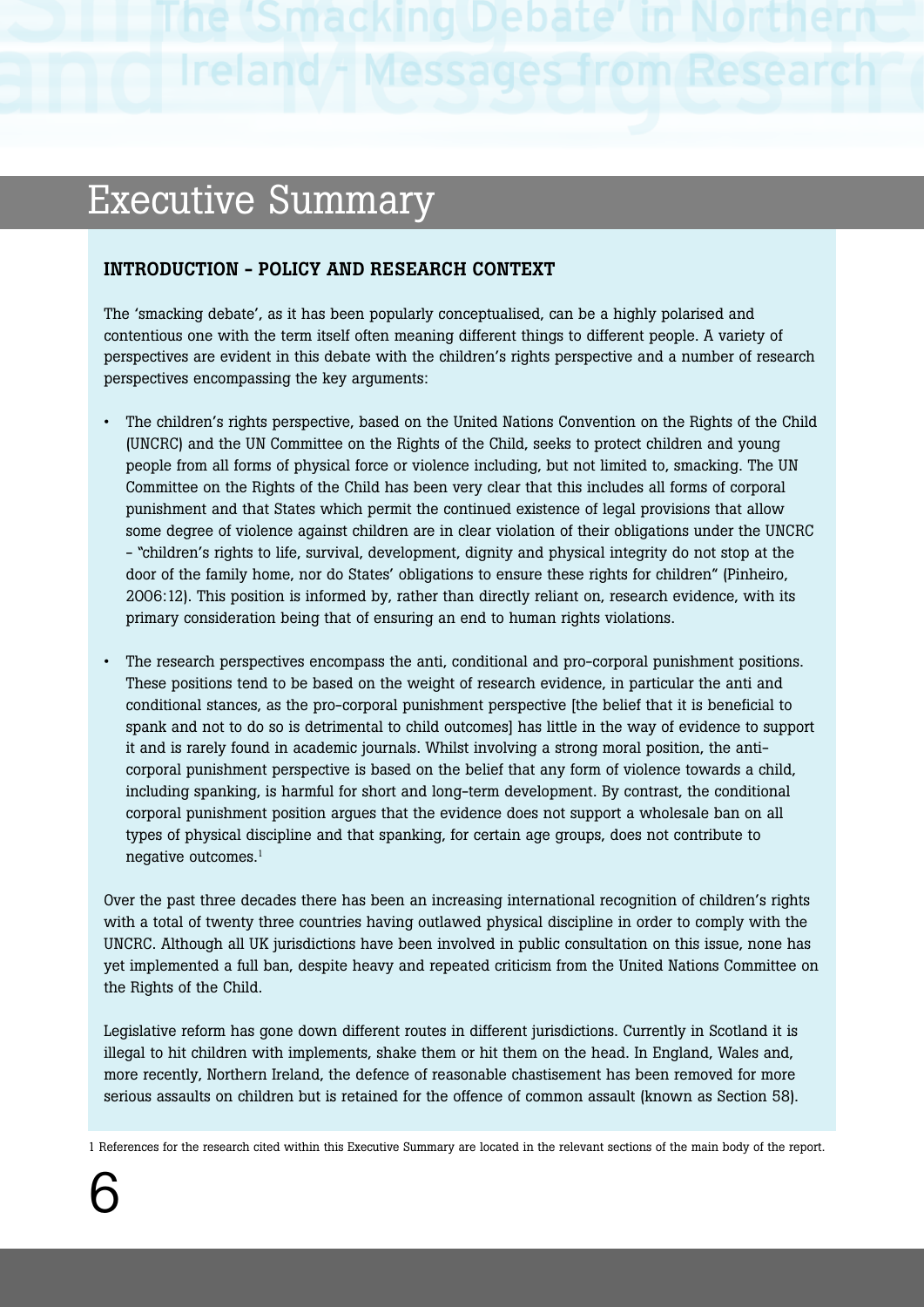Alongside this legislative change, the Welsh Assembly has developed a 'parent action plan' which states that it believes smacking is wrong and that it will continue to promote positive parenting. It is positive to note that Northern Ireland, like Wales, favours a more preventative approach with the introduction of Section 58 having been strongly linked with the planned development of a positive parenting strategy to support parents in this jurisdiction. Nonetheless, the UN Committee on the Rights of the Child is unambiguous in its position that until such developments are accompanied by an outright ban on the use of physical discipline within the home, the Northern Ireland Assembly and the other devolved administrations remain in clear violation of their obligations under the UNCRC.

In light of these recent debates and policy developments across the UK and Northern Ireland, NICCY, NSPCC (NI) and Barnardo's (NI) decided to examine the issue in greater depth, taking account of the differing perspectives illustrated above. All three organisations consider research evidence to be a key element in further developing policy and practice in this area. Together they carried out a review of the international literature relating to physical discipline use as well as a survey of 1,000 Northern Ireland parents of 0-10 year olds about their use of physical discipline.

NICCY, NSPCC (NI) and Barnardo's (NI) all use the broad definition of physical force outlined in the UNCRC and conceptually define smacking as part of a continuum of violence rather than a discreet and distinct practice. As such, the review encompassed a wide range of disciplinary practices rather than concentrating specifically on smacking or spanking. Although all the organisations are of the view that the term 'physical punishment' more accurately reflects the use of physical force with children (the term 'physical discipline' might potentially be construed as normalising this behaviour and giving it a degree of respectability), the term 'physical discipline' was adopted for research purposes as a generic expression to cover a range of common terms such as physical punishment, corporal punishment, corporal discipline, smacking, spanking and hitting. The core rationale for the application of this terminology is directly related to its use within the survey element of the research.

Whilst few studies included in the review provide an explicit definition of physical discipline, many use standardised research measures such as the Conflict Tactics Scale (CTS) or the updated Conflict Tactics Scale Parent to Child version (CTSPC) to measure the prevalence of a range of disciplinary behaviours in parent populations. The CTS/CTSPC attempts to provide some sort of framework for examining the different degrees of discipline used by parents by categorising certain types of physical discipline use as 'ordinary' or 'minor' and others as 'severe' physical discipline or assault. The use of this terminology throughout the report reflects the ways in which the research community have attempted to address methodological concerns and the lack of consistency with regard to the available research in this field. As such, it should be understood that these categorisations are research defined rather than organisationally defined.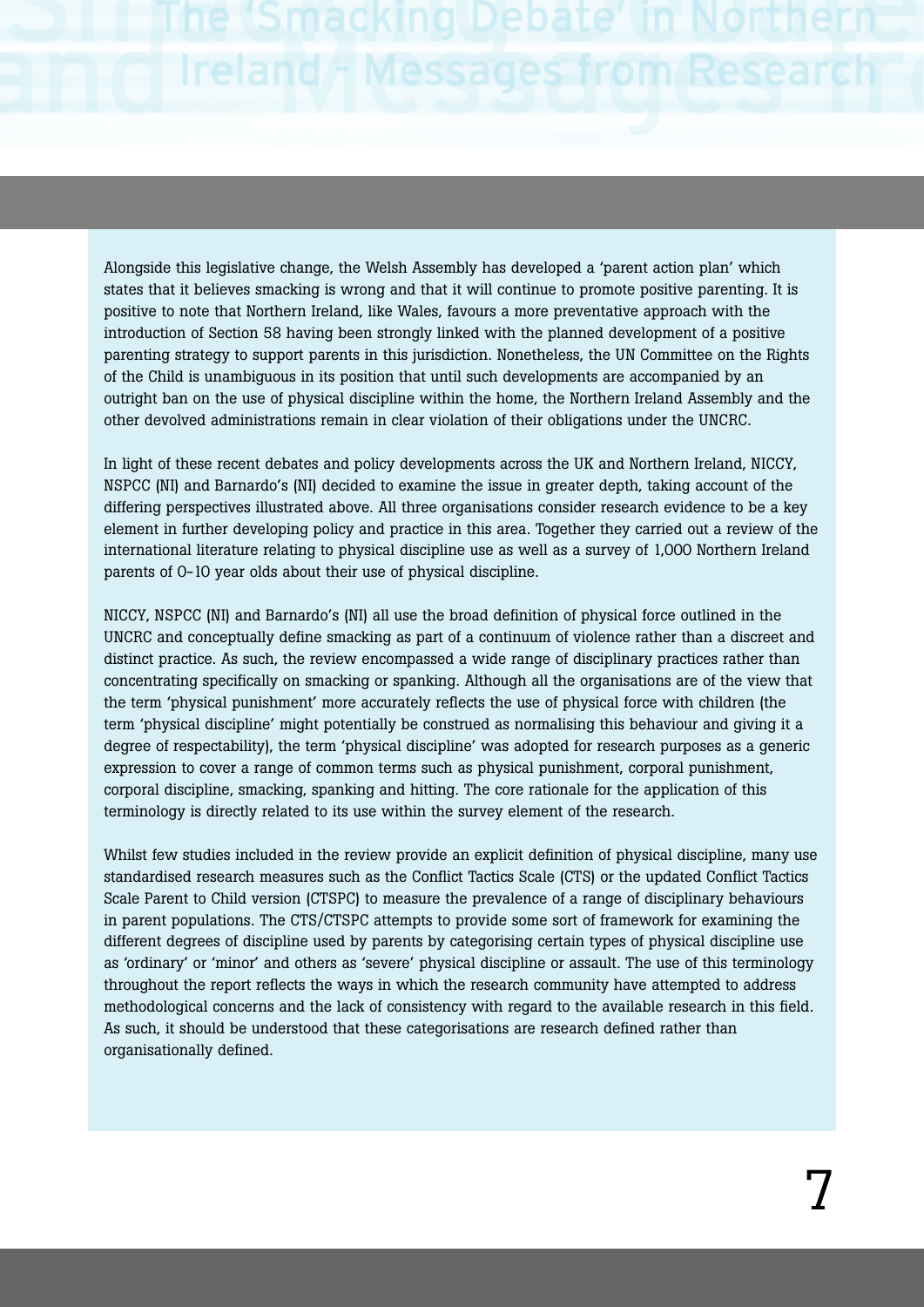### **REVIEW OF THE INTERNATIONAL LITERATURE**

### **Review methodology**

The review of the international literature aimed to answer three research questions:

- 1] What is the prevalence of different types of physical discipline and what are the associated characteristics and risk factors related to its use?
- 2] What is the impact of physical discipline on outcomes for children?
- 3] What are the views, attitudes and beliefs of parents, professionals and children towards physical discipline?

A broad search strategy was adopted and a range of academic and research databases searched. The review concentrated on journal articles with a focus on physical discipline research using mainly Western and European populations and published between 2000 and 2005. A total of 138 articles were obtained for in-depth review. Those considered relevant were included in the final synthesis. This journal review was supplemented by relevant voluntary sector, government and other research reports.

Where possible, the review took account of a number of research considerations that can impact on how physical discipline research is interpreted such as: how physical discipline and related child outcomes were defined and measured in the individual studies and reviews; whether the study design enabled causal links to be made; and how potentially spurious associations between physical discipline and other variables had been controlled.

### **Prevalence of physical discipline**

The review findings illustrated that physical discipline is commonly used by parents in a number of Western and European countries. Variation in rates between countries was apparent, although direct comparison was made difficult due to the differences in the timings of the studies, as well as

the samples and definitions and methods of measurement used. However, broadly speaking it would appear that within Europe, Italy and Germany tend to have the highest rates of physical discipline use and Sweden the lowest. Lower Swedish rates were often associated with Sweden having the longest established legislative ban on the use of physical discipline, an argument which finds some support from comparative research with Canada. Likewise, although high rates of physical discipline still exist in Germany, survey data from both before and after the legal ban was implemented pointed to an overall reduction in physical discipline use post ban as well as a reduction in more serious forms of physical discipline. While these figures provided useful pointers to changing trends in parenting practices, given the complexity of factors which influence parental physical discipline use, simplistic cause and effect comparisons should be treated with caution.

As expected, rates of 'severe' physical discipline tended to be much lower than those for 'minor' or 'ordinary' physical discipline. Nevertheless, one American survey produced very high rates, with a quarter of parents having used one or more severe forms of physical discipline including hitting with an implement, pinching and slapping on the face, head or ears. Differences in 'minor' and 'severe' physical discipline/assault rates were mirrored within the UK. Results from a national British survey indicated that 71% of parents of 0–12 year olds had used 'minor' physical discipline, 16% 'severe' physical discipline/assault and 1% very 'severe' physical discipline/assault. These findings are similar to the high overall rates of physical discipline found in Italy and Germany, although the figures for 'severe' physical discipline/assault in Germany appear to be lower than those measured in America but higher than those in Italy.

Research with Scottish parents of children aged 0–15 showed somewhat lower rates than the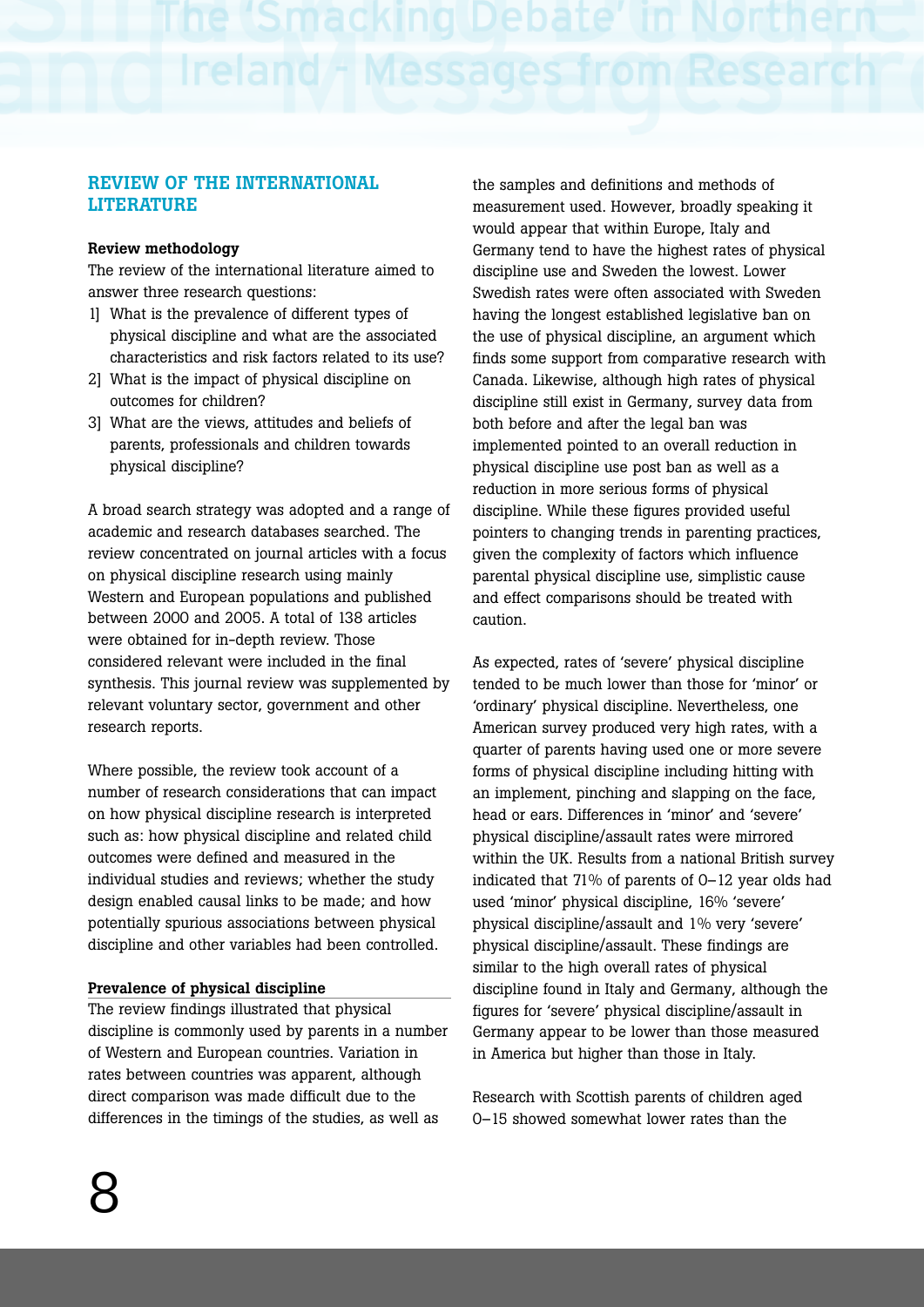national British research, a discrepancy which may be accounted for by differences in the parent groups who participated in the research, as well as potential regional variation. Both surveys evidenced that, rather than being used in isolation, physical discipline tends to be used within a range of disciplinary tactics. This highlights the need to view physical discipline within the context of broader parental disciplinary strategies. Although physical discipline tended to be less commonly used than other forms of discipline, the findings from both pieces of research indicate that a majority of parents in the UK have used physical discipline, with high rates of 'severe' physical discipline/assault emerging as a concern.

### **Factors which influence physical discipline use**

The research findings highlight that there is no one factor which is solely responsible for influencing parental physical discipline use: instead a complex picture of inter-related parent, child, family, community and cultural factors emerges. However, the presence of these factors should not be taken as an indelible blueprint for families that will use physical discipline. They merely highlight issues which have been shown to increase the risk of 'minor' physical discipline and 'severe' physical discipline/assault and provide a framework for understanding physical discipline use and for targeting prevention strategies.

Key parent factors included parental age and gender, maternal physical health, maternal alcohol/drug abuse, mental health difficulties and personal experience of physical discipline or physical abuse in childhood. Unsurprisingly, the findings also showed that physical discipline use was linked with parental levels of emotional arousal and attitudes toward physical discipline use. No association was found between knowledge of alternative discipline tactics, suggesting that simply raising awareness of disciplinary alternatives will not be enough to prevent physical discipline use. Equally, while somewhat contradictory in nature,

the findings from studies which explored the relationship between physical discipline use and use of disciplinary tactics, suggested that inconsistency of discipline use may be a relevant factor

Child factors which were found to predict the use of physical discipline included: age, gender, poor child health/developmental delay, disability, genetic factors and behavioural problems. A number of studies also highlighted that the type of misbehaviour children engaged in, repetition of the misbehaviour and parental perceptions of the behaviour as intentional all influenced the likelihood of physical discipline use. Family factors which appeared to have a significant influence included the number of children living in the household, socio-economic status and poverty, marital conflict and domestic violence. The influence of violence also extended to community/ neighbourhood characteristics with the limited research in this area showing a link between violent and high crime neighbourhoods and increased 'minor' physical discipline and severe parent-to-child physical aggression. Cultural/ societal factors in the form of ethnic and/or religious practices which support physical discipline use and the legal acceptability of physical discipline in a number of Western and European countries also appeared to have an important role to play.

While authors may reach differing conclusions, the research clearly highlights that 'severe' physical discipline/physical abuse rarely occurs in families which do not use physical discipline. As such, it is to be expected that both groups would share some but not all characteristics as not all who use 'minor' physical discipline also used 'severe' physical discipline or physically abused their children. Evidently, there are circumstances in which 'minor' physical discipline use can spill over into 'severe' or abusive physical discipline and there is a need for further investigation to better understand how physical discipline is transformed into abuse.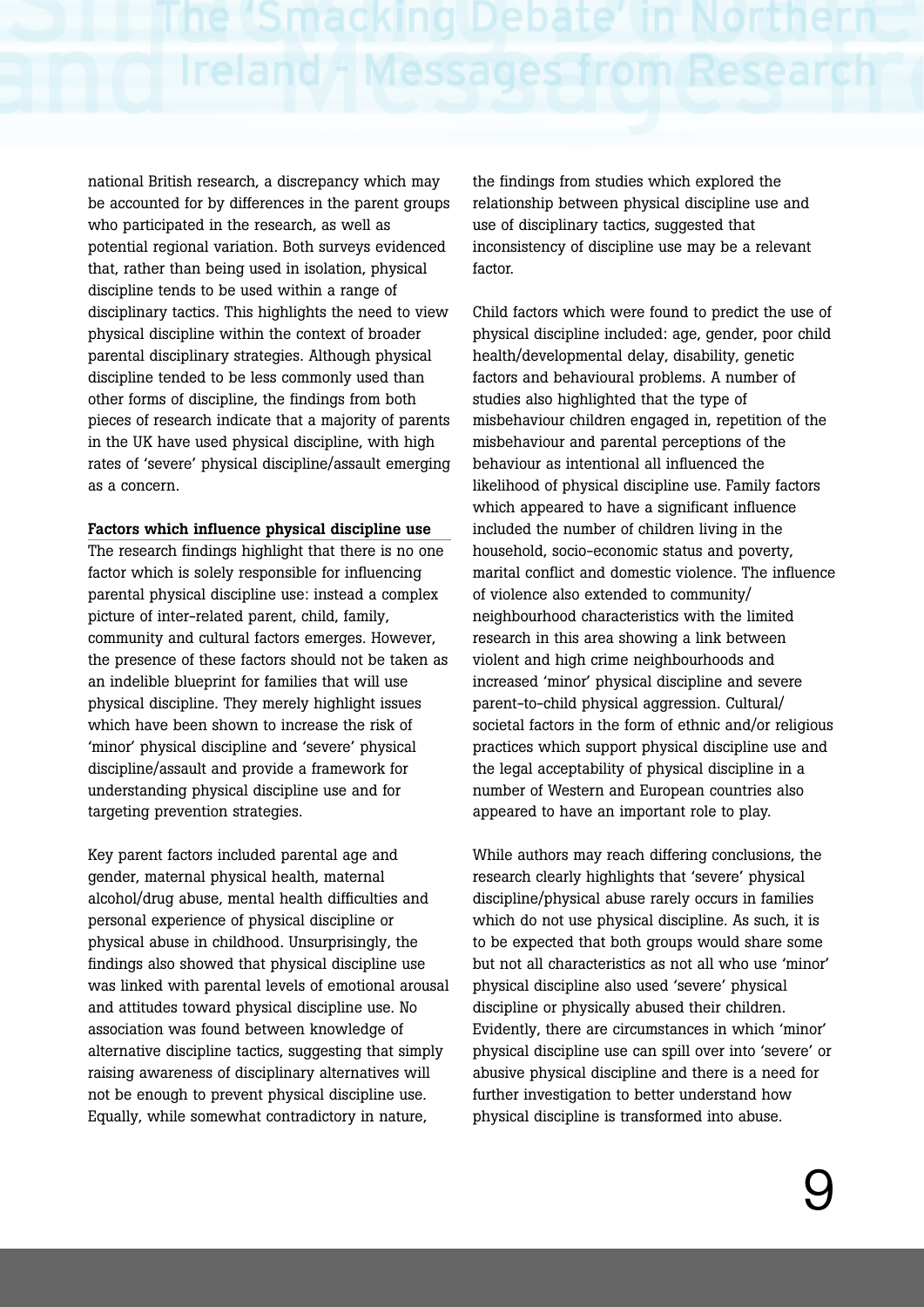Ireland + Messages from Resear

### **The outcomes of physical discipline use**

There is a substantial body of research linking physical discipline with a variety of negative outcomes for children, the most common of which include increased aggression and anti-social behaviour, increased mental and emotional problems and increased risk of physical abuse in childhood. However, much of this research has been criticised for methodological flaws, with the main concerns focusing on a reliance on retrospective and predominantly correlational research which is unable to establish causal links and fails to discriminate between 'ordinary' physical discipline and overly 'severe' and abusive discipline. Despite this, the consistency of the vast body of research findings associated with negative or detrimental outcomes for children should not be underestimated. Along with other environmental, cultural and familial factors, physical discipline has been shown to contribute to a range of behavioural and cognitive problems for children. Where harsh or excessive physical discipline is used, or where it is administered along with a degree of parental anger, or within a hostile or punitive style of parenting, the evidence for detrimental outcomes for children is even clearer.

Nevertheless, there remains some disagreement as to whether all forms of physical discipline towards children should be discouraged in favour of alternative tactics or whether, under certain conditions, spanking can be an effective discipline strategy. The conditional perspective supports the use of spanking under very specific circumstances, arguing that negative outcomes vary across different ethnic and religious groups and are mediated by factors such as child age and the type and frequency of discipline used. Evidence is also presented which indicates that conditional spanking compares well with a range of disciplinary alternatives. However, it is important to note that it is only associated with better outcomes in relation to non-compliance and anti-social behaviour and is limited in its capacity to promote positive outcomes

such as conscience development and positive behaviours and feelings.

It is also worth noting that there are many similarities between the anti-physical discipline and conditional physical discipline perspectives. Both are in agreement that not all children exposed to physical discipline will develop negative outcomes (the same is true for positive outcomes) and that harsh and frequent use of physical discipline is damaging to children. However, while the antiphysical discipline perspective advocates that parents remove potential risk to children by refraining from physical discipline use, the conditional perspective advocates the controlled use of spanking (defined as an open-handed smack, administered to the bottom, arms or legs, to be used with children aged 2–6, infrequently, in a controlled and flexible manner and as a back-up to other, milder disciplinary techniques).

While the debate about the effectiveness of physical discipline and its relationship to child outcomes, both positive and negative, is likely to continue, the current evidence base clearly shows that physical discipline can pose a potential risk to children across a range of outcomes. A major drawback of the conditional perspective is its highly prescriptive nature. It seems both unlikely and impractical that parents would benefit from guidance based on this narrow definition of non-harmful physical discipline and the risk of escalation to harsher and more damaging forms of physical discipline would remain. Indeed, the conditional perspective itself also recognises that parental discipline use does not generally take place under these optimal circumstances, highlighting the importance of parent training in a wide range of disciplinary tactics as an effective means of reducing both the need for physical discipline and the frequency with which it is used.

**Views and attitudes toward physical discipline** Although physical discipline is common practice,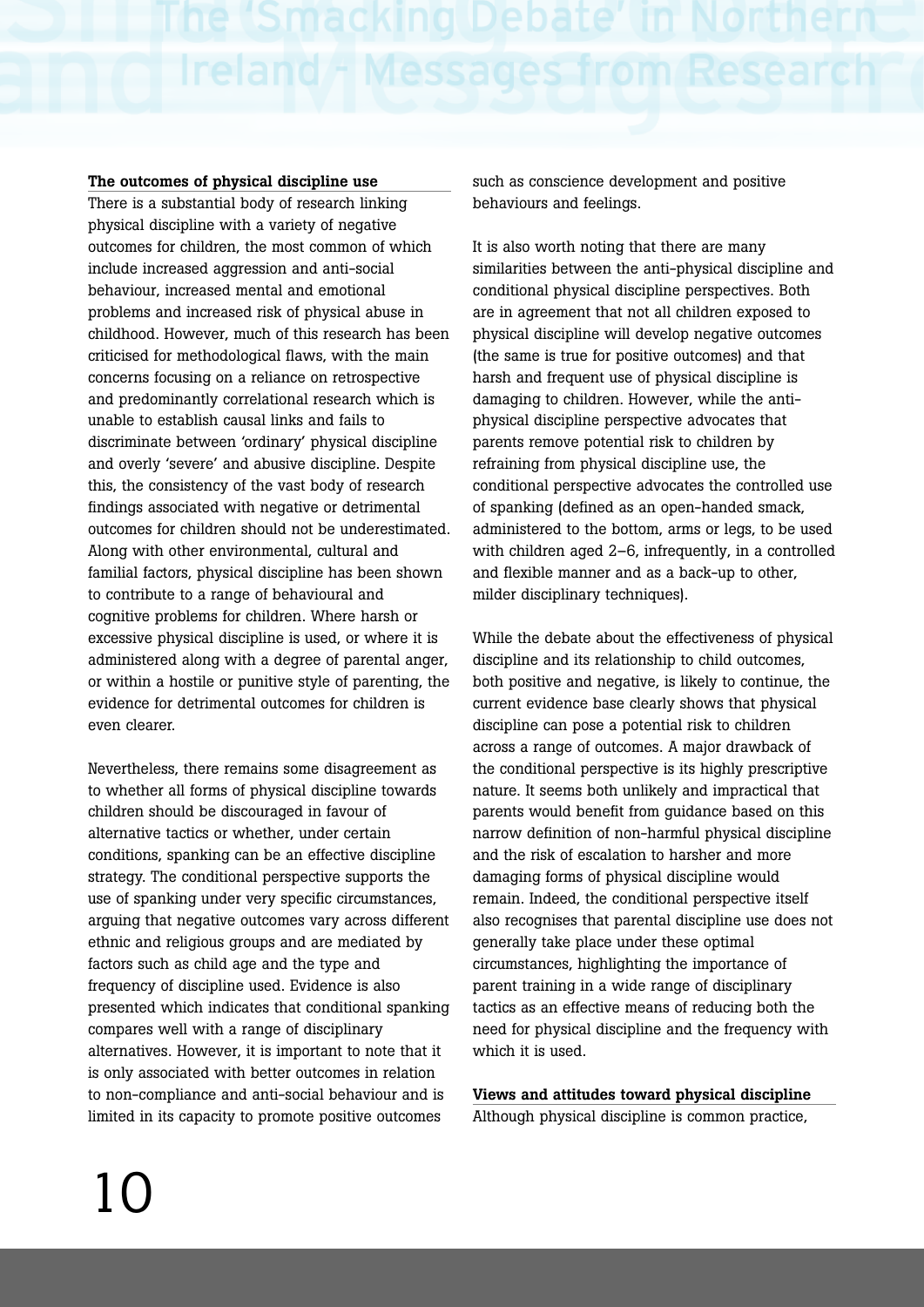parents across a range of countries tend to hold negative attitudes towards its use. Only a minority of parents in England, Scotland or Wales believe it to be always acceptable or an effective way to teach children right from wrong. Parents also appear to be much less accepting of the use of more 'severe' physical discipline/assault and although attitudes are not necessarily equated with actions, the literature shows that they can be an important predictor in its use. However, that said, parents who disapprove of physical discipline or consider it to be ineffective may still use it, a finding which suggests that some parents may use it as an action of last resort in situations of stress or pressure. Indeed some research has shown that high levels of parenting stress in parents who approve of the use of physical discipline can be associated with increased risk of physical child abuse potential. Low socio-economic status and financial pressures, as well as lack of social support, have also been linked with increased approval of physical discipline.

Parents themselves have indicated that they would like more support, highlighting the need for structured parent education programmes and information on child development and disciplinary alternatives. There is also some evidence to suggest that a legal ban on physical discipline can have a positive impact on public attitudes, although the relationship between the two is unlikely to be a simple case of cause and effect, with the ensuing debate surrounding public consultations and various legislative changes likely to contribute to attitudinal change prior to full legal reform, as well as impact on pressure for legislative change.

Attitudes towards physical discipline vary among children, young people and young adults, with more supportive attitudes apparent in older age groups. Research studies have found a positive association between being exposed to physical discipline as a child and subsequent approval of its use as a discipline strategy in later life. Thus, it would appear that attitudes towards the appropriateness of physical discipline are promoted and instilled from early childhood. The normalising of physical discipline, particularly severe instances, among some young adults creates concern about the risk of perpetrating potentially injurious acts of discipline in a parenting context. Boys have been found to be more likely to be accepting of physical discipline, while fathers are perceived as being more punitive than mothers by children of both genders. UK research with younger groups of children has also provided a unique insight into how this group perceive physical discipline, indicating that for them, smacking is equated with being hit hard or very hard and in a way that hurts them.

Although limited, the research literature relating to professional attitudes suggest a general lack of consensus among professionals about how to address this issue, with a number advocating this type of discipline or overlooking its use. In turn, parents receive conflicting messages about physical discipline when seeking information about discipline strategies. Several studies have also suggested that professional beliefs about physical discipline can potentially have a negative impact upon perceptions of child maltreatment and reporting intentions. Again, a range of other factors such as ethnicity and immigrant status were also found to have a substantial effect on reporting intentions.

### **PHYSICAL DISCIPLINE IN NORTHERN IRELAND**

### **Northern Ireland literature**

Previous research in Northern Ireland has highlighted that approximately half of parents have hit or smacked their children. While information on the characteristics of families who use physical discipline is relatively sparse, the limited analysis available suggests that similar parent and child factors such as age, gender and religion, are likely to apply in Northern Ireland.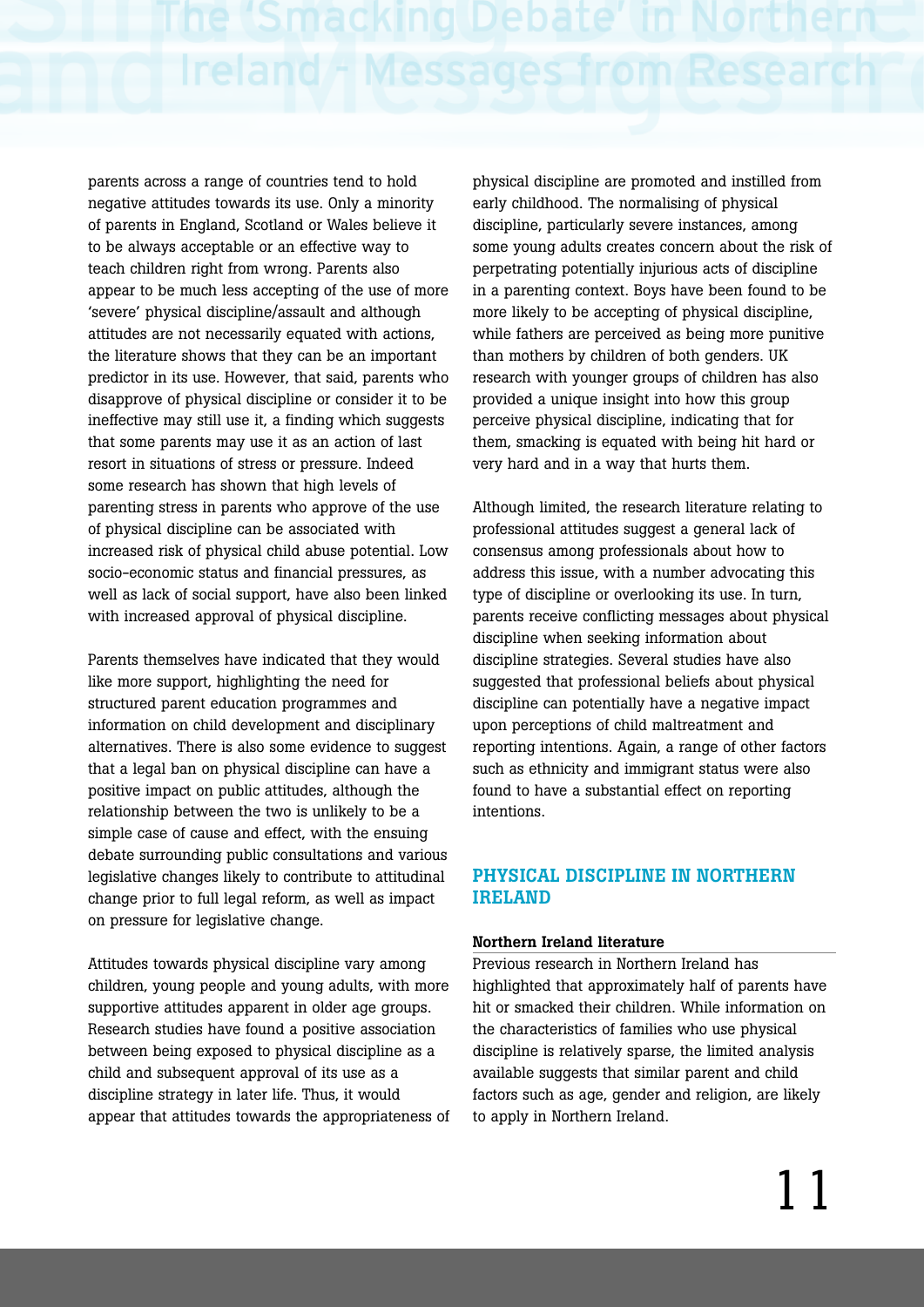In terms of attitudes, although the various results highlight discrepancies regarding parents' views on the acceptability of physical discipline, taken together they indicate that between one third and half of all parents in Northern Ireland think it is acceptable to smack a child. Parents are more likely than non parents to view physical discipline as acceptable and, in keeping with the international literature, it is considered less acceptable for use with very young and older children. However, more parents approve of physical discipline than actually use it, a finding which points to the complex nature of reactions to this issue, suggesting that some may view this as a parental 'right' rather than a form of discipline they themselves wish to use.

Almost three in ten people in Northern Ireland would support a ban on the smacking of children of any age, as long as this would not result in the trivial prosecution of parents, while a majority would not. The results also reveal significant differences between religious groups, with Catholics being more likely to support a ban than Protestants. However, significantly, the findings also highlight much wider support for a ban on the smacking of children with implements. Three quarters of respondents (76%) indicated support for some form of legislative change.

Children themselves think that smacking should stop and perceive physical discipline as something painful that happens when parents are angry and stressed. Equally, most professionals did not consider physical discipline to be appropriate or acceptable and thought that it might potentially be harmful to children. Both children and parents highlighted the need for increased support services for parents, with parents identifying one-to-one work, family support and structured education programmes as useful in helping them with discipline issues. However, provision of parent education is patchy in Northern Ireland, with health visiting tending to be the main source of advice and information. Training for professionals who work

with children has also been found to be useful in increasing knowledge of disciplinary alternatives and changing attitudes towards child discipline.

### **Northern Ireland survey methodology**

While the previous research provides basic information on physical discipline in Northern Ireland, there are however, still a number of important gaps in our current knowledge which need to be addressed. The literature demonstrates that parents make use of a wide range of disciplinary practices and the frequency of physical discipline use is an important component of practice. However, to date, Northern Ireland surveys have tended to focus on 'physical discipline' generally, rather than the full range of disciplinary tactics and have not considered specific time frames or the frequency with which parents use physical discipline. The literature also highlights that attitudes towards physical discipline can be an important predictor in its use and that parental perceptions of the outcomes of physical discipline are strongly associated with its use. However, exploration of attitudes toward physical discipline in Northern Ireland has been limited to general questions asking if parents view this as an effective or acceptable form of discipline.

As such, NICCY, NSPCC (NI) and Barnardo's (NI) set out to carry out a more comprehensive survey with the primary aim of examining the prevalence and incidence of a range of parental disciplinary practices and attitudes towards physical discipline use. A secondary aim was to explore parents' perceptions of their own emotional state and that of their children when the parents administered physical discipline. This entailed designing and commissioning a telephone survey of 1,000 parents of 0–10 year olds across Northern Ireland. Given the sensitive nature of the questions contained within the survey and the need to encourage honest responses, it was felt that the term 'physical discipline' provided a broad catch-all which did not have the same negative connotations of the term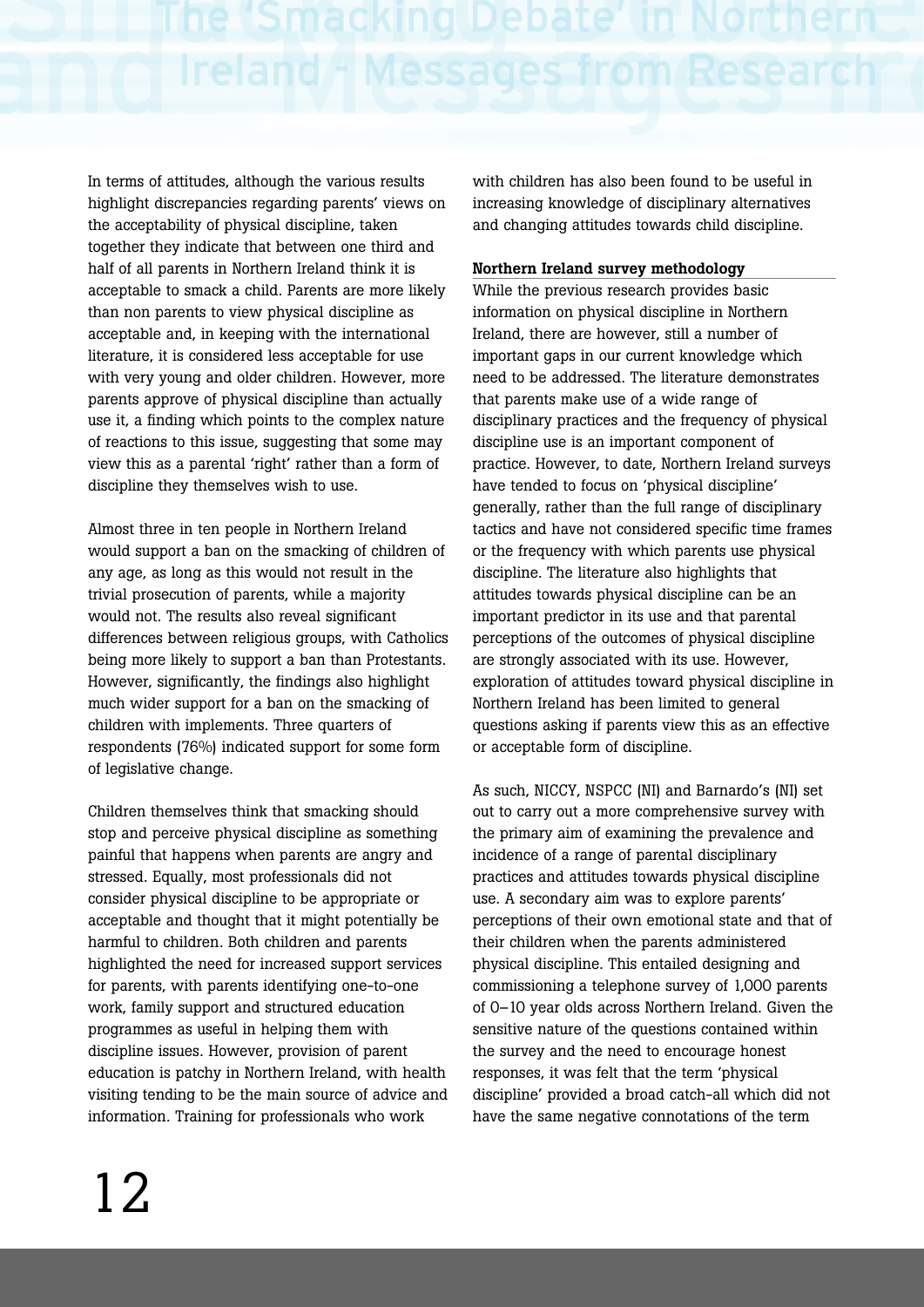'physical punishment' or the association with educational settings of the term 'corporal punishment'. As such, the term 'physical discipline' was used throughout the survey and hence throughout the rest of the report. The survey used the Conflict Tactics Scale to measure the prevalence of physical discipline and the Perceived Outcomes of Physical Discipline scale to measure parental attitudes. In total, 40% of those contacted agreed to take part in the survey and the final sample was weighted by education and religion to better reflect the demographics of the Northern Ireland parent population.

### **Key survey findings**

### **Discipline use in Northern Ireland**

- Almost all parents have used non-violent discipline (98%) while four out of five have used some form of psychological aggression (79%).
- Just under half of parents (47%) had used some form of physical discipline: all reported use of 'minor' physical discipline and 2% reported that they had also engaged in 'severe' or 'extreme' physical discipline at some time.
- Results indicated that parents are more likely to have used physical discipline with children aged 3–6 in the past year than with those aged 0–2 or those aged 7–10. Nevertheless, 33% of parents of children in the 0–2 age group had used physical discipline in the past year.
- Parents are less likely to use physical discipline with children who have a statement of special educational needs.
- Generally, parents with a higher family income tend to use physical discipline less than those with lower incomes. However, the fact that those in the middle income brackets had the lowest rates of physical discipline use suggests different factors: financial pressures at the lower end and work-related stress at the upper end may influence the relationship between physical discipline use and income.
- Parents with no formal educational qualifications

were less likely to have used physical discipline than those with some form of secondary level educational qualification. This appeared to be more related to other factors such as parental age and gender.

### **Parental perceptions of outcomes**

- Approximately three in five parents think that physical discipline never or infrequently has positive outcomes such as teaching acceptable behaviour and increasing respect and obedience.
- Two thirds of parents perceive physical injury to be a potential outcome of physical discipline.
- Three quarters of parents perceive long-term emotional upset and two thirds perceive physical injury as a potential risk of physical discipline use.
- Three in five parents thought that feelings of guilt or regret are frequently or always an outcome of physical discipline use.
- The more parents perceived physical discipline to have negative outcomes the less likely they are to use it. However, the relationship between attitudes and behaviour is not always clear cut and the results indicate that substantial numbers of parents who have a negative attitude to physical discipline still use it.

### **Emotional context of physical discipline**

- Overall, two in five parents who had administered physical discipline thought that their child was at sometime afraid of them, with one in five reporting this frequently or always.
- Overall, 82% of parents who had administered physical discipline thought that their child was at sometime upset by this, with more than two in five reporting this outcome either frequently or always.
- Although a majority of parents (88%) reported that the physical discipline they administered was not at all or not very painful, 12% considered it to be moderately to very painful.
- A majority of parents (84%) reported some degree of frustration when they administer physical discipline, with half describing themselves as frustrated or very frustrated.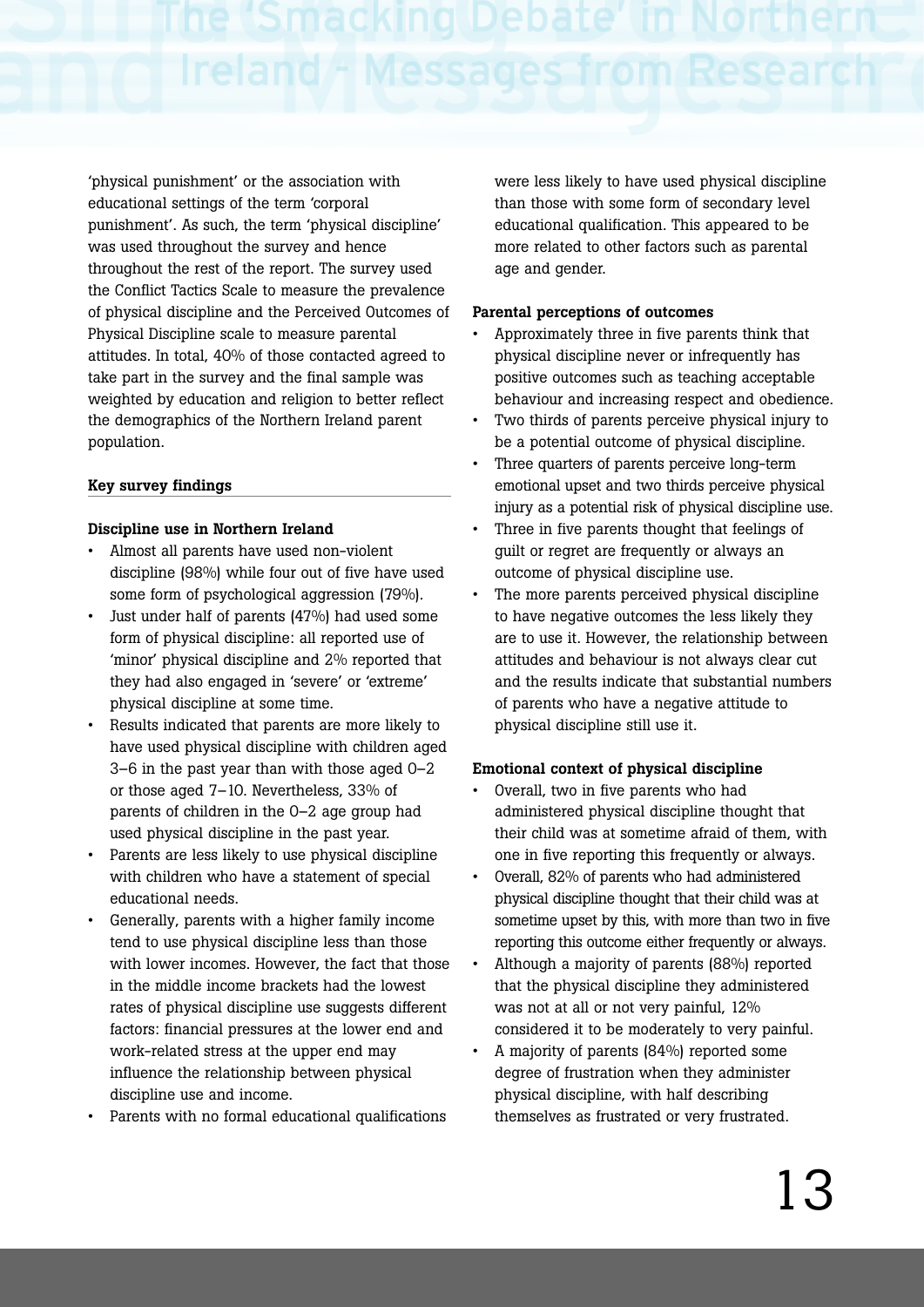- Three in five parents reported being frequently or always upset after they administer physical discipline.
- Three in ten parents reported some degree of feeling out of control when they have administered physical discipline, with 12% reporting this frequently or always and 5% sometimes.

### **Sources of information on alternatives to discipline**

- Almost one in five parents recalled receiving advice on the alternatives to physical discipline from a health visitor and one in ten from some form of parent education programme.
- Overall, two thirds of parents could not recall receiving any advice on the alternatives to physical discipline.
- Parents who recalled receiving advice on the alternatives to physical discipline were more likely to have used physical discipline than those who could not. This is likely to be influenced by a number of factors such as the parents' past disciplinary history, the nature of the discipline message received and the reason why the parents were provided with such information to start with.
- There was a significant relationship between the receipt of information and perceived outcomes, with those parents who recalled receiving advice on the alternatives to physical discipline tending to view its outcomes more negatively.

### **Conclusion and recommendations**

In light of the recent UK-wide debates and public consultations and in order to facilitate evidencebased policy development, NICCY, NSPCC (NI) and Barnardo's (NI) undertook a comprehensive review of the international literature relating to physical discipline, together with a survey of disciplinary practices specifically in Northern Ireland.

The use of physical discipline is a violation of children's rights under the United Nations

Convention on the Rights of the Child. However, as evidenced from this research, its practice by parents is common across a number of Western and European countries, with much smaller but often significant minorities using 'severe' physical discipline/assault. Similarly in Northern Ireland, results from the survey showed that some form of physical discipline has been used by almost half of parents and 'severe' physical discipline/assault by 2%. Overall, the literature identified a complex range of parent and child, family, community and cultural factors which interrelate in a number of different ways and provides valuable information in terms of targeting preventative work. Likewise, the results from the Northern Ireland survey showed that factors such as parental religion, education and income also have a role to play in this jurisdiction, although investigation of a broader range of multilevel factors is still required.

The literature relating to the impact of physical discipline on children was also complex, with divergent perspectives often apparent. That notwithstanding, there was considerable agreement about the negative impact of harsher and more excessive forms of physical discipline. Equally, while the debate between the anti-physical discipline and conditional physical discipline perspectives seems likely to continue, issuing guidance based on a highly prescriptive and contested notion of 'safe' or 'controlled' levels of physical discipline is unlikely to be of any practical benefit to parents. This was supported by the findings from the Northern Ireland survey, from which emerged a picture of parents using physical discipline, often when they considered it to be ineffective and to have potentially negative outcomes for their children: more often than not in situations in which they felt frustrated just before they used it and guilty and regretful afterwards. Of particular concern was the fact that a significant proportion of parents in Northern Ireland reported feeling always or frequently out of control when they used physical discipline with their children.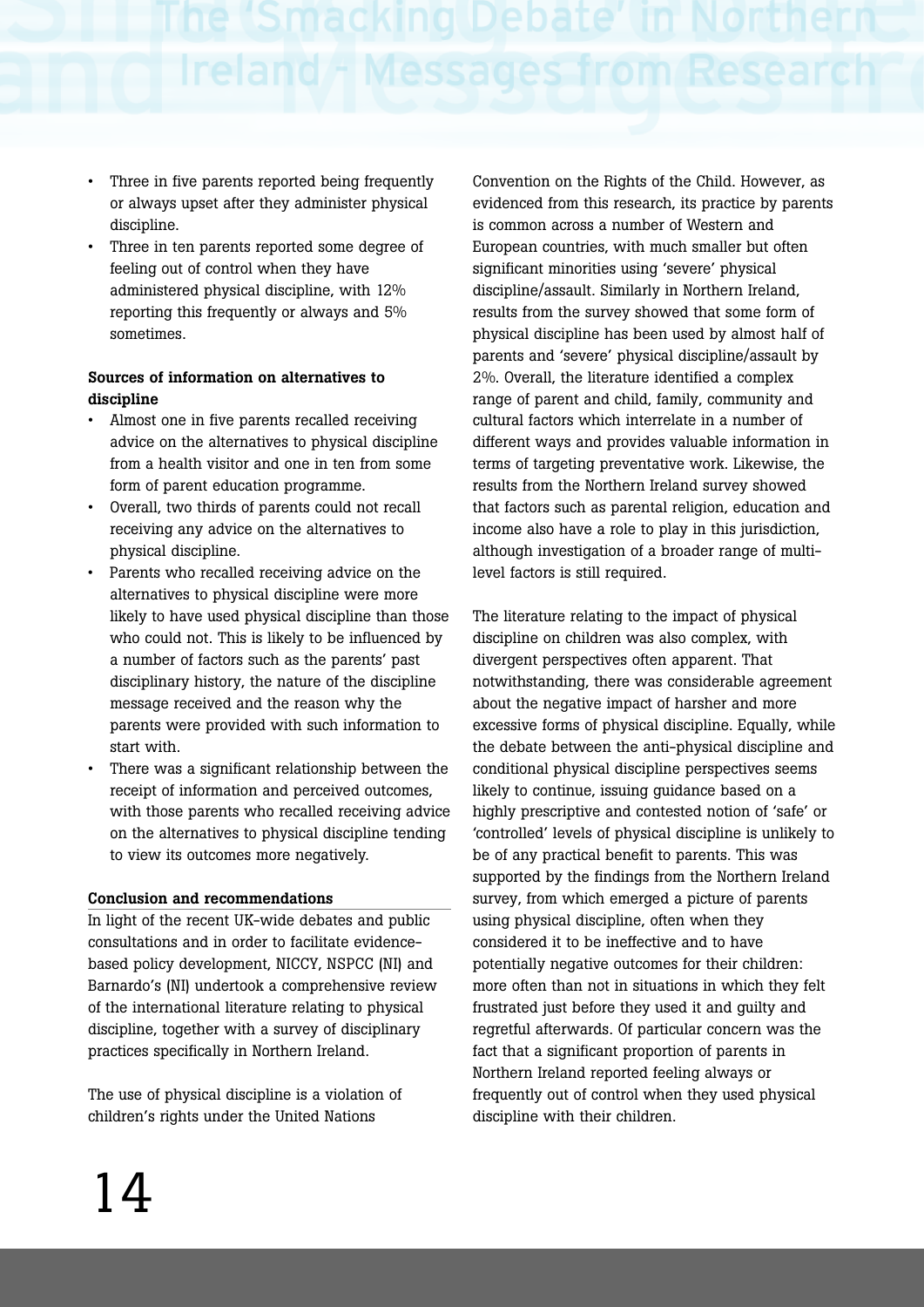Overall, the clear message which emerges from the research literature is the complexity of parent-child interactions and potential outcomes and the myriad of factors which can influence the disciplinary choices parents make. While there is evidence to support the view that legislative reform can change public attitudes and help to reduce the incidence of physical discipline, it would be unlikely to provide a total solution. Both the literature and the findings from the Northern Ireland Physical Discipline Prevalence Study also suggest that simply making parents aware of the alternative non-violent

disciplinary techniques will not be enough to end physical discipline, although it is likely to reduce the frequency with which it is used. Instead what is required is a multi-level preventative approach which embraces a comprehensive positive parenting strategy linked with the legislative reform required in order for the UK to meet its obligations under the UNCRC. The research findings lend themselves to a number of policy recommendations which might provide the beginnings of a framework to take forward such a strategy (see Recommendations).

### **RECOMMENDATIONS Universal Provision**

### **Educative Legislative Change**

Legislative reform plays a pivotal role in sending a message to any society that the physical discipline of children is unacceptable. The UK government and devolved assemblies should go beyond qualified legal reform and introduce an outright ban on the physical discipline of children. This should be linked with increased awareness of children's rights in all jurisdictions and should be viewed as largely educative, providing a framework from which to secure attitudinal change rather than prosecution of parents<sup>2</sup>.

### **A Public Parent Education Awareness/Information campaign**

The UK government and devolved assemblies should run a universal public/parent information campaign aimed at providing advice and information on positive parenting techniques and alternatives to physical discipline to the general population. Such a campaign should be creative in its planning and approach, seeking the views of children, parents/carers and professionals and making use of existing information resources alongside developing new ones where appropriate. The campaign adopted should encompass a multimedia approach which would include a variety of delivery opportunities such as the production of leaflets, parenting handbooks, commercial campaigns, videos etc. Much of this could be delivered through key professionals currently providing advice and information to parents such as health visitors, midwives, GPs, social workers etc. As the research shows, there is a need to ensure consistency of core messages. These messages might include the ineffectiveness of physical discipline approaches, potential risks to children and the parent-child relationship and information on the alternatives that have been shown to be effective.

### **Professional Training and Guidance**

In addition to information resources providing clear and consistent positive parenting messages, it is essential that professionals themselves also provide a consistent approach. Professional bodies and

2 Barnardo's supports a full legislative ban on physical punishment provided there are adequate legal safeguards in all four jurisdictions of the UK to prevent unnecessary prosecutions. The NSPCC believes all forms of physical punishment should be illegal. NICCY, with the support of the Children's Commissioners for England, Wales and Scotland, supports an unconditional ban on the physical punishment of children.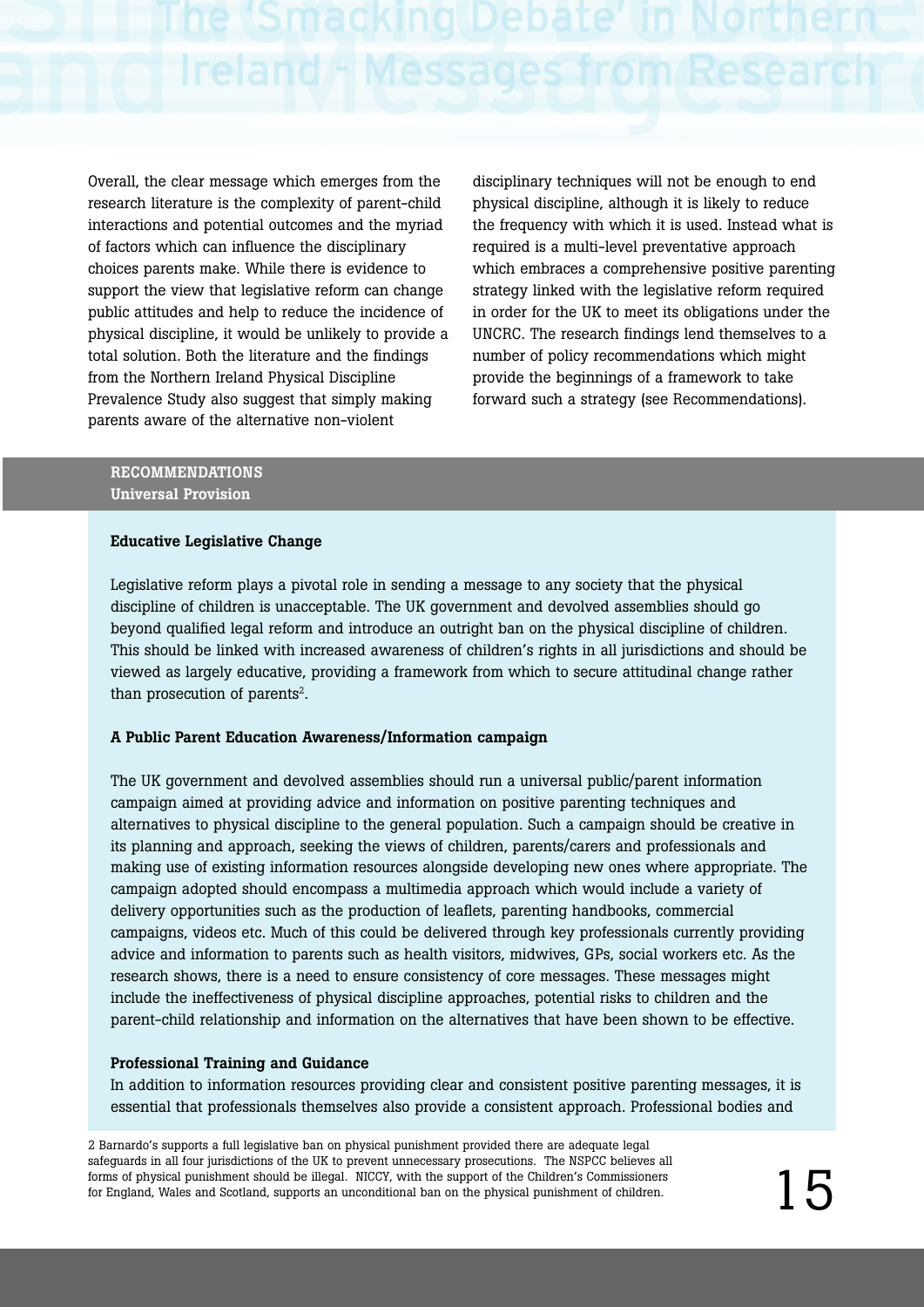associations for those working with children and families need to provide a clear steer with regard to their position on positive parenting and physical discipline, through explicit policies which do not condone the use of physical discipline. Training for these professionals, both pre and post-qualifying, should include coverage of positive parenting and the alternatives to physical discipline use. Such training might also usefully encourage examination of individual views and consideration of how they might impact on practice. Equally, the development of guidance for professionals on how to approach and discuss this issue is also likely to be important given the sensitivities and difficulties around the subject matter.

### **Parent Education Programmes**

The UK government and devolved assemblies need to develop clear and unambiguous family support strategies which include positive parenting as a key component. These strategies must be accompanied by targets, action plans and have dedicated funding which supports comprehensive parenting education programmes in each jurisdiction. The action plans should be developed through a variety of creative approaches using the range of existing professionals, evaluated programmes, information and technology to deliver better outcomes for children.

### **Targeted Provision**

The review highlights that there are a number of factors likely to influence parents/carers to use physical discipline more frequently or severely. Given the wide range of these factors, it is likely that physical discipline use is often a manifestation of a variety of inter-related difficulties a family may be experiencing. As such, an integrated approach to support and intervention is clearly required. Currently, targeted support and interventions for families are provided through a variety of initiatives and settings, both voluntary and statutory, e.g. Sure Start, Parentcraft and family centres. Current provision might be improved by:

- Having a coherent and co-ordinated family support strategy which is strongly linked to positive parenting and which clearly sets out how targeted support and interventions will be provided to parents and families with more specific needs.
- Training for professionals providing targeted services for children and their families in order to increase recognition of the importance of parental discipline strategies to a child's functioning and family life and increase awareness of positive parenting concepts and disciplinary alternatives.
- Making the assessment of parental use of disciplinary strategies routine across all childcare services. The various assessment models currently in use/development across the UK (e.g. the DoH Assessment Framework and the Common Assessment Framework) all contain sections which allow for the exploration of a parent's/carer's ability to set boundaries and provide guidance for their children.
- Development of a range of more in-depth parent education programmes which promote positive parenting and are tailored for groups with specific needs/difficulties.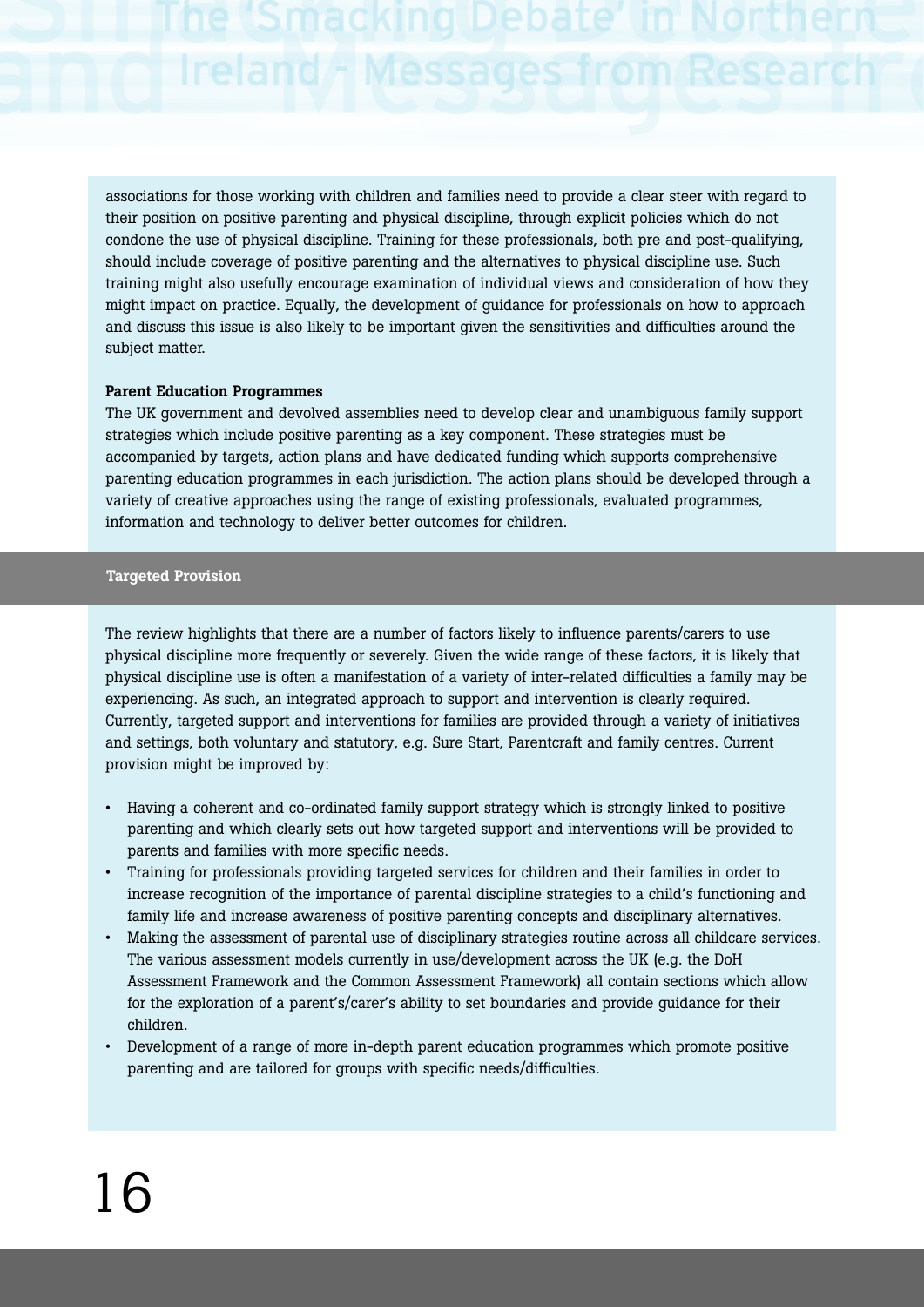### **Parent Factors**

- Younger parent/caregiver
- Female parents for minor/ordinary physical discipline and male parent for more severe forms
- Poor maternal physical health
- Maternal drug and alcohol user/abuser and alcohol use/abuse
- Highly emotionally aroused (angry, upset, frustrated)
- Mental health difficulties
- Personal experience of physical discipline/abuse, particularly parents who do not view their own childhood abuse as abusive
- Inconsistent use of a variety of other discipline strategies
- Poor engagement with child
- Positive attitude towards/endorsemen t of physical discipline use

### **Child Factors**

- Aged  $1-5$
- Male child • Dangerous or destructive misbehaviour and
- rule violation • Repeated misbehaviour despite verbal warning
- Behavioural problems
- Poor health/ developmental delay, disability
- Genetic make up e.g. children who are temperamentally high in activity level, low in self regulation, high in aggressive tendencies or children described by parents as fussy or irritable

### **Family Factors**

- Higher numbers of children
- Single parent • Marital
- conflict/violence
- Lower levels of support • Lower socio-
- economic group • Higher levels of
	- work-related stress

### **Community/Cultural Factors**

- Deprivation/ disadvantage
- High murder rates and violence
- Lower levels of friends and family living in the neighbourhood (neighbourhood level social support)
- Member of an ethnic group which is more likely to endorse physical discipline use
- Member of a religious group (most likely fundamentalist) which is more likely to endorse physical discipline use
- Resides in region, area of a country in which there tends to be greater support for physical discipline
- Resides in a country where physical discipline is legal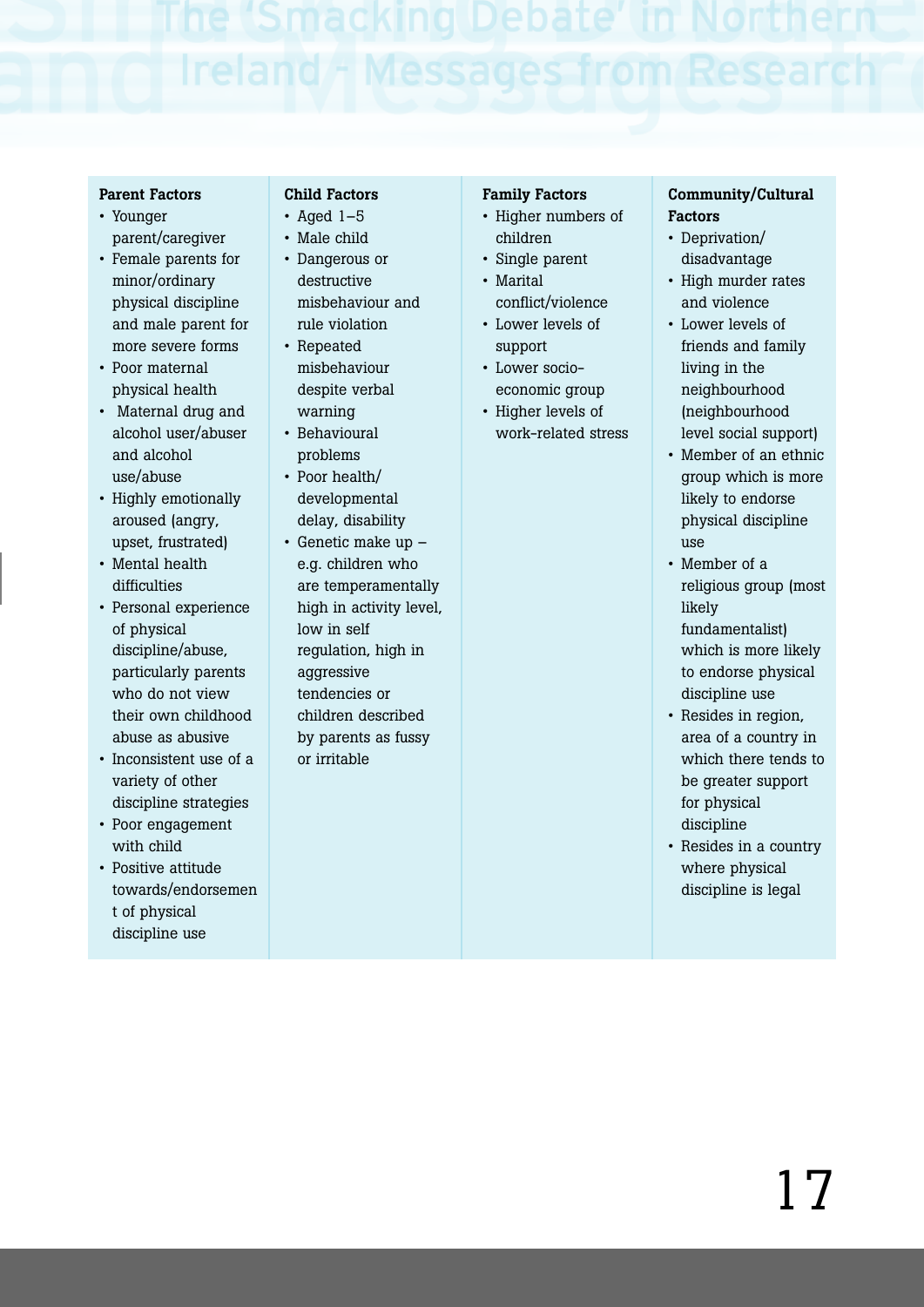# Ireland

### **FUTURE RESEARCH AND INFORMATION NEEDS**

- Continued surveying of parental discipline practices and attitudes across the UK in order to monitor trends and assess the potential impact of legislative reform, as well as the success of public awareness campaigns and intervention.
- Mapping of existing parent information resources and services.
- Reviewing what works in relation to dissemination of discipline messages to parents/the public.
- Reviewing what works in relation to the impact of various parent education programmes on parents, family and child outcomes.